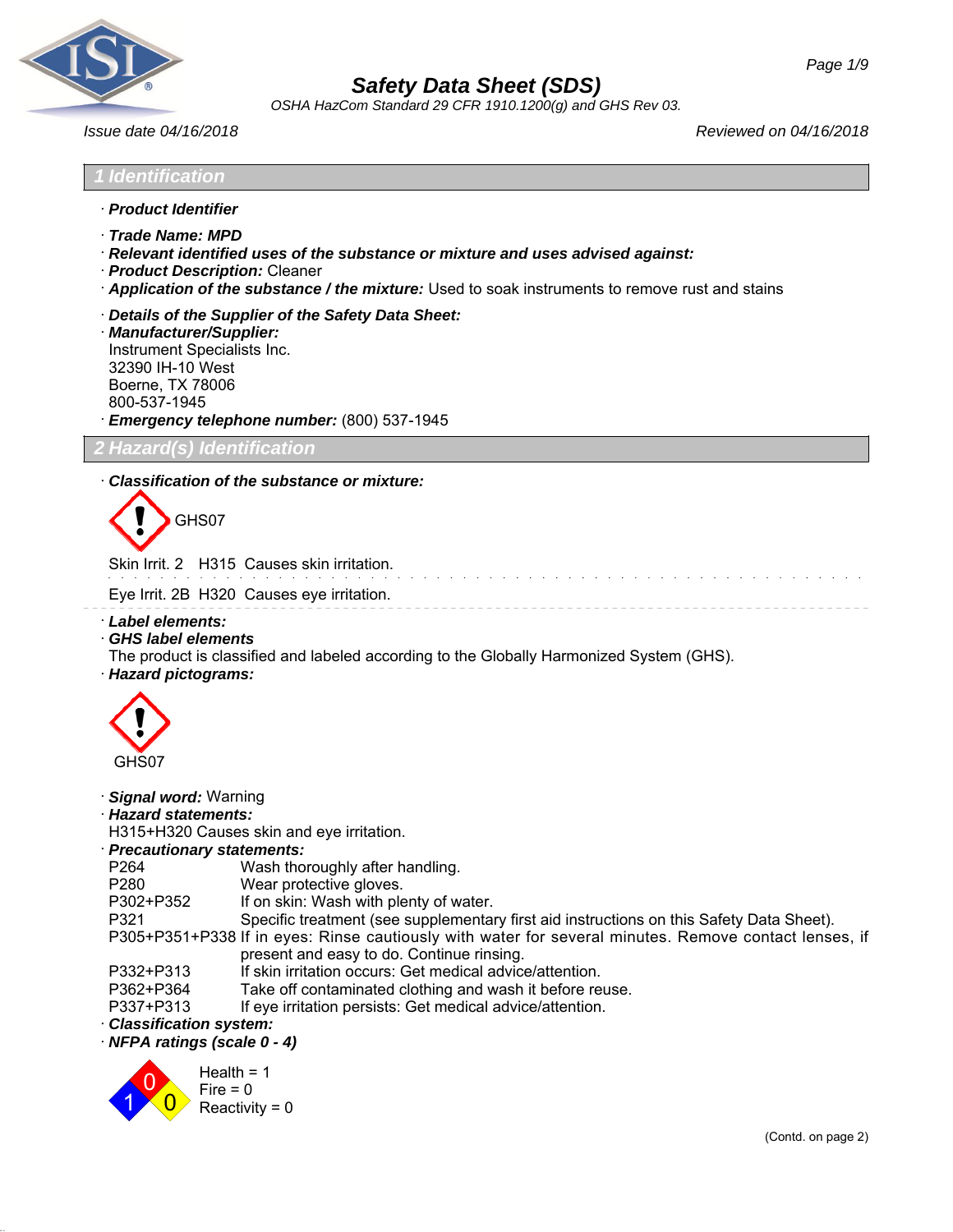

*OSHA HazCom Standard 29 CFR 1910.1200(g) and GHS Rev 03.*

*Page 2/9*

## *Trade Name: MPD*

## · *HMIS-ratings (scale 0 - 4)*

| <b>HEALTH</b> | $1 \vert$ | Healt  |
|---------------|-----------|--------|
| <b>FIRF</b>   | 10 I      | Fire = |
| REACTIVITY 0  |           | Phys   |

th =  $1$  $= 0$  $\delta$ ical Hazard = 0

## · *Hazard(s) not otherwise classified (HNOC):* None known

#### *3 Composition/Information on Ingredients*

## · *Chemical characterization: Mixtures*

· *Description:* Mixture: consisting of the following components.

| · Dangerous Components:                                      |       |
|--------------------------------------------------------------|-------|
| Trade Secret                                                 | ≤2.5% |
| Eye Dam. 1, H318; C Skin Irrit. 2, H315                      |       |
| <b>Trade Secret</b>                                          | ≤2.5% |
| Decute Tox. 4, H302; Acute Tox. 4, H312; Eye Irrit. 2A, H319 |       |
|                                                              | ≤2.5% |

#### · *Additional information:*

The exact percentages of the ingredients of this mixture are considered to be proprietary and are withheld in accordance with the provisions of paragraph (i) of §1910.1200 of 29 CFR 1910.1200 Trade Secrets. Trade secret made in accordance with paragraph (i) of §1910.1200 of 29 CFR 1910.1200, the OSHA Hazard Communication Standard and U.S. Code of Federal Regulations.

## *4 First-Aid Measures*

- · *Description of first aid measures*
- · *After inhalation:* Supply fresh air; consult doctor in case of complaints.
- · *After skin contact:* Rinse with warm water.
- · *After eye contact:*
- Rinse opened eye for at least 15 minutes under running water. If symptoms persist, consult a doctor.
- · *After swallowing:* If swallowed and symptoms occur, consult a doctor.
- · *Information for doctor*
- · *Most important symptoms and effects, both acute and delayed:* No further relevant information available.
- · *Indication of any immediate medical attention and special treatment needed:*
- No further relevant information available.

## *5 Fire-Fighting Measures*

- · *Extinguishing media*
- · *Suitable extinguishing agents:*
- CO₂, extinguishing powder or water spray. Fight larger fires with water spray or alcohol resistant foam.
- · *For safety reasons unsuitable extinguishing agents:* No further relevant information.
- · *Special hazards arising from the substance or mixture:* No further relevant information available.
- · *Advice for firefighters*
- · *Special protective equipment for firefighters:*

As in any fire, wear self-contained breathing apparatus pressure-demand (NIOSH approved or equivalent) and full protective gear to prevent contact with skin and eyes.

## \* *6 Accidental Release Measures*

· *Personal precautions, protective equipment and emergency procedures:* Not required.

· *Environmental precautions:* None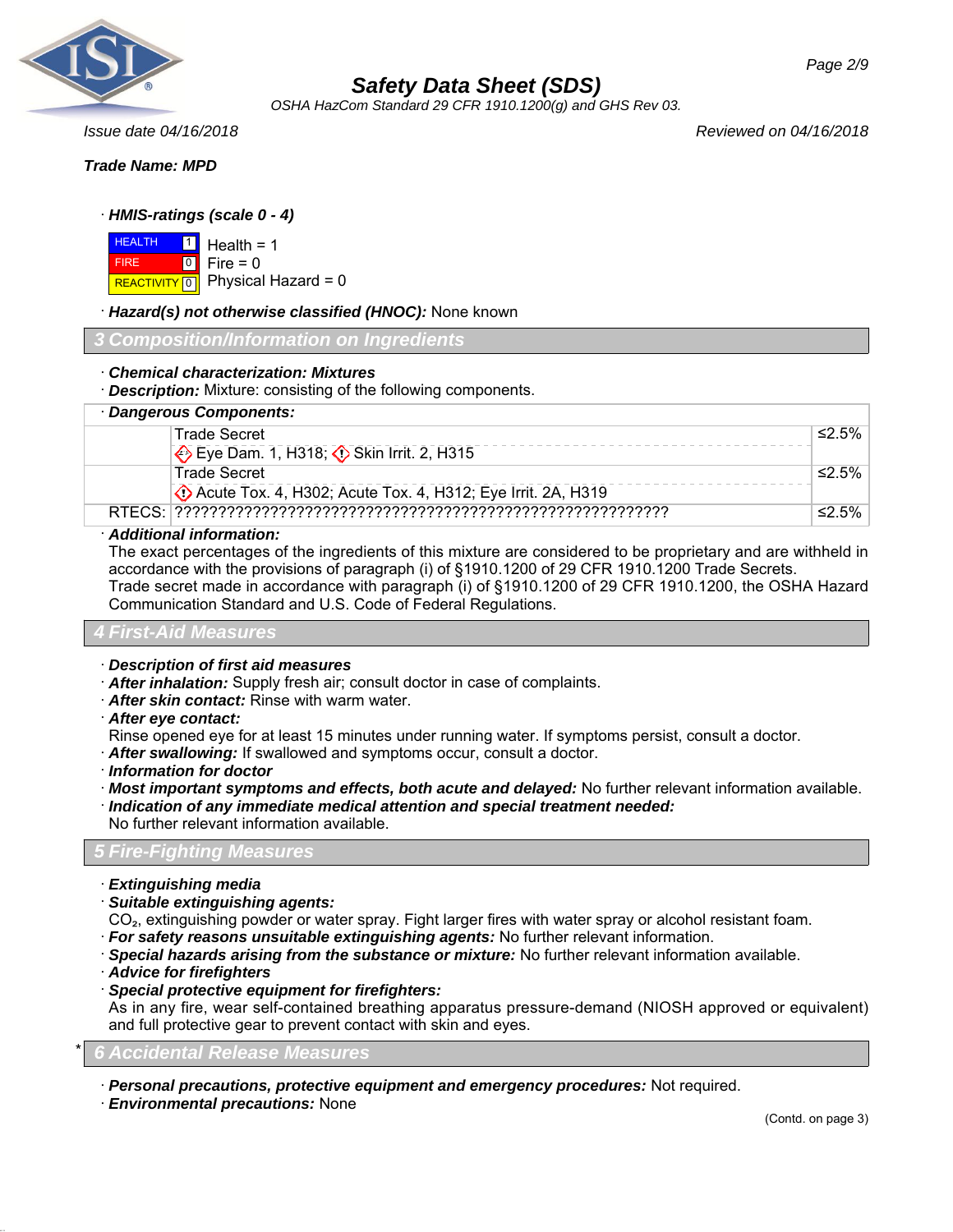

*OSHA HazCom Standard 29 CFR 1910.1200(g) and GHS Rev 03.*

*Issue date 04/16/2018 Reviewed on 04/16/2018*

*Trade Name: MPD*

- · *Methods and material for containment and cleaning up:*
- Wash floor or area with water. Mop dry or allow to air dry
- · *Reference to other sections:*

See Section 7 for information on safe handling.

- See Section 8 for information on personal protection equipment.
- See Section 13 for disposal information.
- · *Protective Action Criteria for Chemicals*

| $PAC-1$ :                     |            |
|-------------------------------|------------|
| <b>Trade Secret</b>           | 1,800 ppm  |
| $PAC-2$ :                     |            |
| <b>Trade Secret</b>           | 3300* ppm  |
| $PAC-3$ :                     |            |
| <b>Trade Secret</b>           | 15000* ppm |
| <b>7 Handling and Storage</b> |            |

- · *Handling*
- · *Precautions for safe handling:* No special measures required.
- · *Information about protection against explosions and fires:* No special measures required.
- · *Conditions for safe storage, including any incompatibilities*
- · *Storage*
- · *Requirements to be met by storerooms and receptacles:*
- Store in a well-ventilated area at temperatures between 40-90F degrees. KEEP FROM FREEZING.
- · *Information about storage in one common storage facility:* Not required.
- · *Further information about storage conditions:* Keep receptacle tightly sealed.
- · *Specific end use(s):* No further relevant information available.
- *Exposure Controls/Personal Protection*
- · *Additional information about design of technical systems:* No further data; see section 7.
- · *Control parameters:*
- · *Components with occupational exposure limits:*

The following constituent is the only constituent of the product which has a PEL, TLV or other recommended exposure limit.

At this time, the other constituents have no known exposure limits.

## **Trade Secret**

PEL Long-term value: 1900 mg/m<sup>3</sup>, 1000 ppm

REL Long-term value: 1900 mg/m<sup>3</sup>, 1000 ppm

TLV Short-term value:  $1880$  mg/m<sup>3</sup>, 1000 ppm

· *Additional information:* The lists that were valid during the creation of this SDS were used as basis.

## · *Exposure controls:*

Ventilation must be adequate to maintain the ambient workplace atmosphere below the exposure limit(s) outlined in the SDS. Where acceptable concentrations cannot be maintained by general mechanical ventilation, local exhaust ventilation is recommended.

- · *Personal protective equipment*
- · *General protective and hygienic measures:*

The usual precautionary measures for handling chemicals should be followed.

Keep away from foodstuffs, beverages and feed.

Immediately remove all soiled and contaminated clothing and wash before reuse.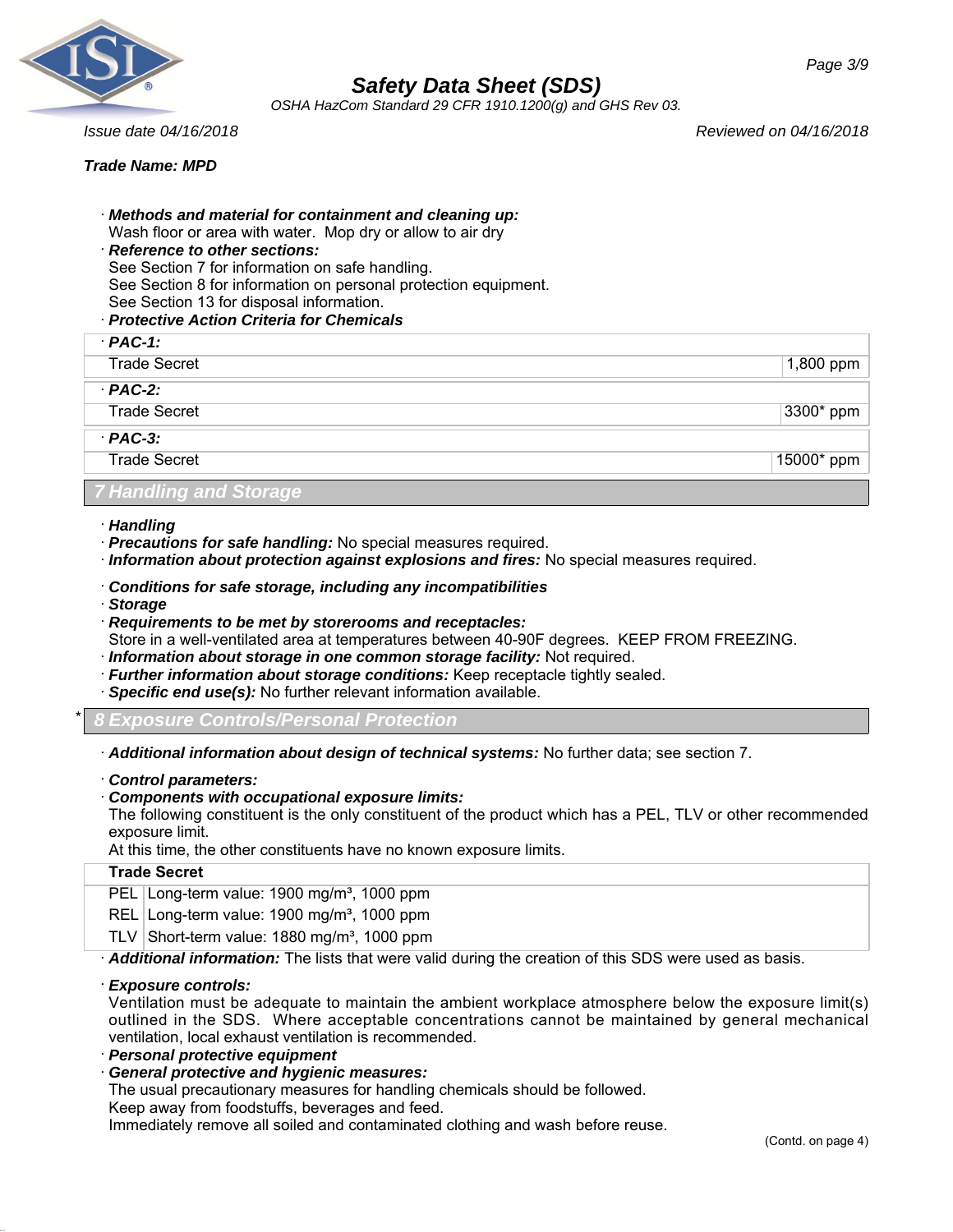

*OSHA HazCom Standard 29 CFR 1910.1200(g) and GHS Rev 03.*

*Issue date 04/16/2018 Reviewed on 04/16/2018*

## *Trade Name: MPD*

Wash hands before breaks and at the end of work. Avoid contact with the eyes and skin.

- · *Breathing equipment:* Not required.
- · *Protection of hands:*



Protective gloves

The glove material has to be impermeable and resistant to the product/ the substance/ the preparation.

Due to missing tests no recommendation to the glove material can be given for the product/ the preparation/ the chemical mixture.

Select glove material based on penetration times, rates of diffusion and degradation.

## · *Material of gloves:*

The selection of the suitable gloves does not only depend on the material, but also on further marks of quality and varies from manufacturer to manufacturer. As the product is a preparation of several substances, the resistance of the glove material cannot be calculated in advance and has therefore to be checked prior to the application.

## · *Penetration time of glove material:*

The exact break-through time has to be determined and observed by the manufacturer of the protective gloves.

· *Eye protection:*



Safety glasses

## *9 Physical and Chemical Properties*

- · *Information on basic physical and chemical properties*
- · *General Information*

| · Appearance: |  |
|---------------|--|
| Form:         |  |

| <b>Color:</b>                                                                                            | Green                                         |
|----------------------------------------------------------------------------------------------------------|-----------------------------------------------|
| · Odour:                                                                                                 | Soapy                                         |
| Odor threshold:                                                                                          | Not determined.                               |
| · pH-value:                                                                                              | $7.5 - 8.5$                                   |
| <b>Change in condition</b><br><b>Melting point/Melting range:</b><br><b>Boiling point/Boiling range:</b> | Not determined.<br>100-105 °C (212-221 °F)    |
| · Flash point:                                                                                           | None                                          |
| · Flammability (solid, gaseous):                                                                         | Not applicable.                               |
| Decomposition temperature:                                                                               | Not determined.                               |
| · Auto igniting:                                                                                         | Product is not self-igniting.                 |
| Danger of explosion:                                                                                     | Product does not present an explosion hazard. |
| <b>Explosion limits:</b><br>Lower:<br><b>Upper:</b>                                                      | Not determined.<br>Not determined.            |
|                                                                                                          |                                               |

Liquid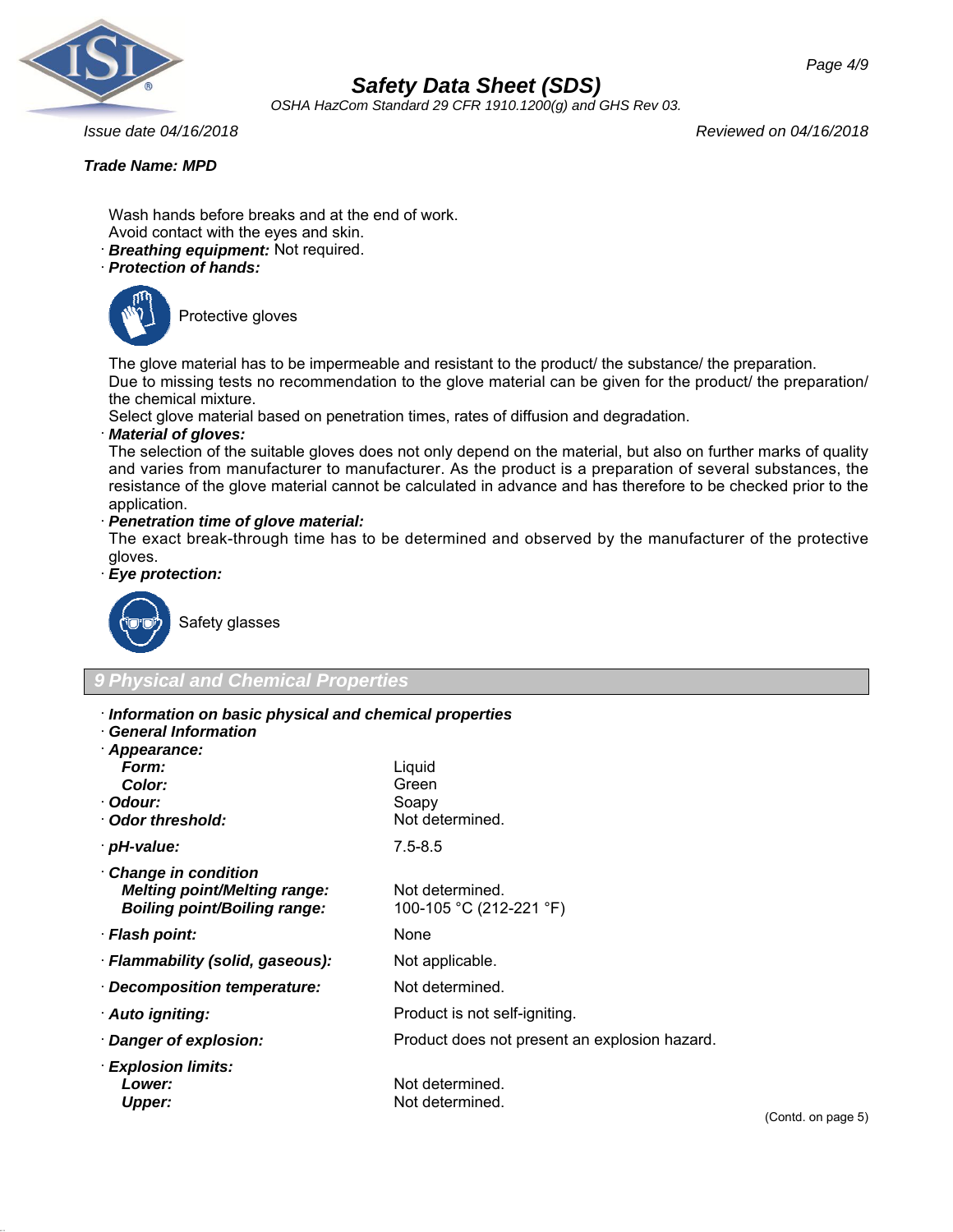

*OSHA HazCom Standard 29 CFR 1910.1200(g) and GHS Rev 03.*

## *Trade Name: MPD*

*Issue date 04/16/2018 Reviewed on 04/16/2018*

| · Vapor pressure:                                                                                  | Not determined.                                                                        |
|----------------------------------------------------------------------------------------------------|----------------------------------------------------------------------------------------|
| $\cdot$ Density @ 20 °C (68 °F):<br>· Relative density:<br>· Vapor density:<br>· Evaporation rate: | 1.05 $g/cm^3$ (8.762 lbs/gal)<br>Not determined.<br>Not determined.<br>Not determined. |
| Solubility in / Miscibility with:<br>Water:                                                        | Soluble.                                                                               |
| · Partition coefficient (n-octanol/water): Not determined.                                         |                                                                                        |
| · Viscosity:<br>Dynamic:<br>Kinematic:                                                             | Not determined.<br>Not determined.                                                     |
| · Solvent content:<br><b>Organic solvents:</b><br><b>VOC content:</b><br>Other information:        | $0.1\%$<br>$0.1 \%$<br>No further relevant information available.                      |

#### *<i>And Reactivi*

· *Reactivity:* No further relevant information available.

· *Chemical stability:* Stable under normal conditions.

· *Thermal decomposition / conditions to be avoided:* No decomposition if used according to specifications.

· *Possibility of hazardous reactions:* No dangerous reactions known.

· *Conditions to avoid:* No further relevant information available.

· *Incompatible materials:* No further relevant information available.

· *Hazardous decomposition products:* No dangerous decomposition products known.

## \* *11 Toxicological Information*

#### · *Information on toxicological effects:*

· *Acute toxicity:*

|                     |                       | LD/LC50 values that are relevant for classification:                                                                                                                                                                                                                                                                                                                                                                                                                                                                                                                                                                                      |
|---------------------|-----------------------|-------------------------------------------------------------------------------------------------------------------------------------------------------------------------------------------------------------------------------------------------------------------------------------------------------------------------------------------------------------------------------------------------------------------------------------------------------------------------------------------------------------------------------------------------------------------------------------------------------------------------------------------|
| <b>Trade Secret</b> |                       |                                                                                                                                                                                                                                                                                                                                                                                                                                                                                                                                                                                                                                           |
| Oral                | LD50                  | 7,060 mg/kg (Rat)<br>Remarks: Lungs, Thorax, or Respiration: Other changes.<br>Carcinogenicity - Mouse - Oral<br>Tumorigenic: Equivocal tumorigenic agent by RTECS criteria. Liver: Tumors.<br>Blood: Lymphomas including Hodgkin's disease.<br>Central nervous system depression, narcosis, Damage to the heart., To the best<br>of our knowledge, the chemical, physical, and toxicological properties have not<br>been thoroughly investigated.<br>Heart - Irregularities - Based on Human Evidence<br>Central nervous system - Breathing difficulties - Based on Human Evidence<br>Stomach - Irregularities - Based on Human Evidence |
|                     | Inhalative   LC50/4 h | 20,000 mg/l (Rat)<br>LC50/96 hours   12,900-15,300 mg/l (Trout)                                                                                                                                                                                                                                                                                                                                                                                                                                                                                                                                                                           |

## · *Primary irritant effect:*

· *On the skin:* No irritating effect.

· *On the eye:* Irritating effect.

*Page 5/9*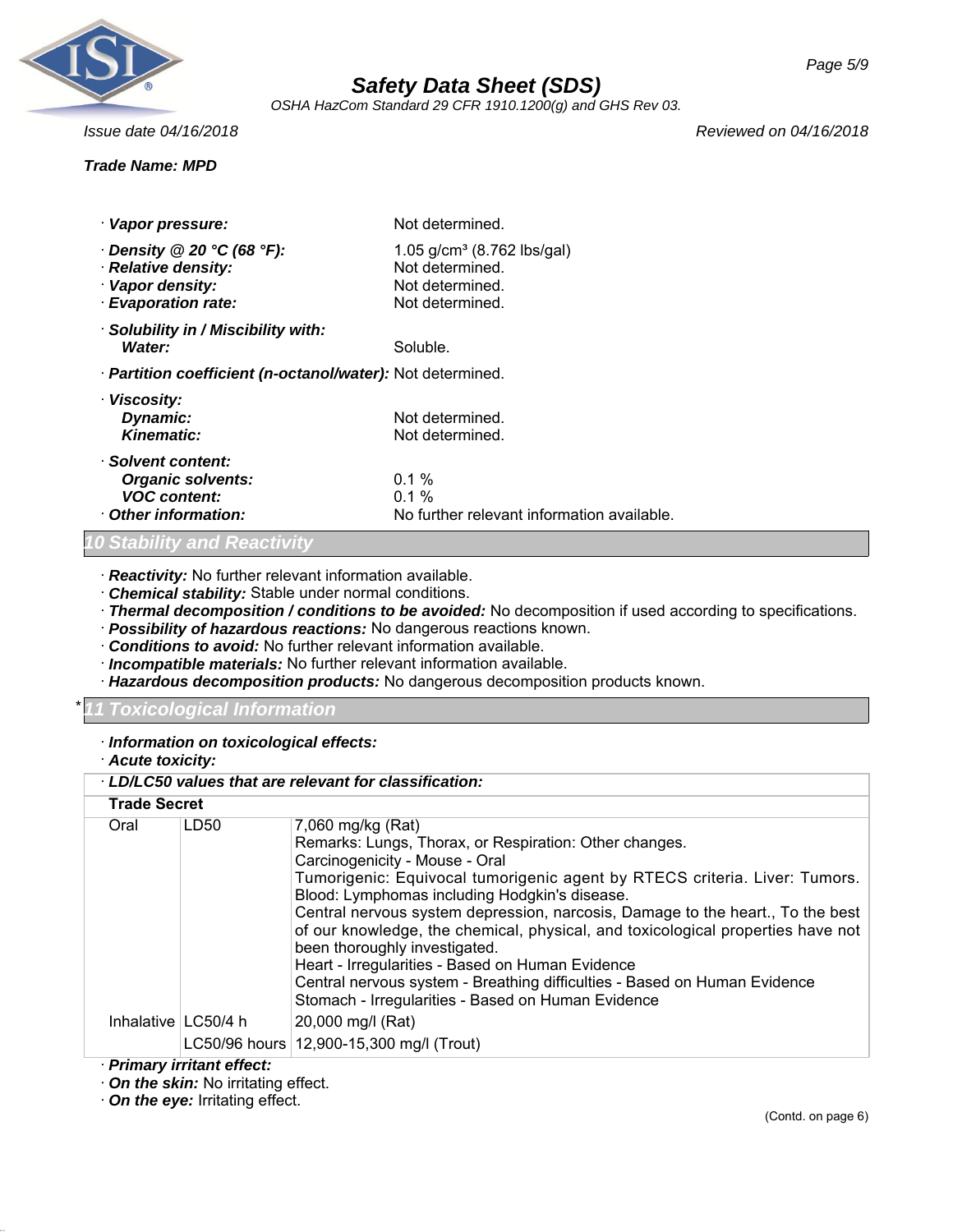

*OSHA HazCom Standard 29 CFR 1910.1200(g) and GHS Rev 03.*

*Issue date 04/16/2018 Reviewed on 04/16/2018*

## *Trade Name: MPD*

· *Additional toxicological information:*

The product shows the following dangers according to internally approved calculation methods for preparations:

Irritant

- · *Carcinogenic categories:*
- · *IARC (International Agency for Research on Cancer):*
- Group 1 Carcinogenic to humans
- Group 2A Probably carcinogenic to humans
- Group 2B Possibly carcinogenic to humans
- Group 3 Not classifiable as to its carcinogenicity to humans
- Group 4 Probably not carcinogenic to humans

Trade Secret 2008 and 2009 and 2009 and 2009 and 2009 and 2009 and 2009 and 2009 and 2009 and 2009 and 2009 and 2009 and 2009 and 2009 and 2009 and 2009 and 2009 and 2009 and 2009 and 2009 and 2009 and 2009 and 2009 and 20

## · *NTP (National Toxicology Program):*

None of the ingredients are listed.

## · *OSHA-Ca (Occupational Safety & Health Administration):*

None of the ingredients are listed.

## *Ecological Information*

#### · *Toxicity:*

- · *Aquatic toxicity:* No further relevant information available.
- · *Persistence and degradability:* No further relevant information available.
- · *Behavior in environmental systems:*
- · *Bioaccumulative potential:* No further relevant information available.
- · *Mobility in soil:* No further relevant information available.
- · *Additional ecological information:*
- · *General notes:* Generally not hazardous for water.
- · *Results of PBT and vPvB assessment:*
- · *PBT:* Not applicable.
- · *vPvB:* Not applicable.
- · *Other adverse effects:* No further relevant information available.

## *13 Disposal Considerations*

- · *Waste treatment methods*
- · *Recommendation:*

Observe all federal, state and local environmental regulations when disposing of this material.

- · *Uncleaned packagings*
- · *Recommendation:* Disposal must be made according to official regulations.
- · *Recommended cleansing agent:* Water, if necessary with cleansing agents.

## *14 Transport Information*

- · *UN-Number:*
- · **DOT, ADR/ADN, ADN, IMDG, IATA** Non-Regulated Material
- · *UN proper shipping name:*
- · **DOT, ADR/ADN, ADN, IMDG, IATA** Non-Regulated Material
- 
- · *Transport hazard class(es):*
- · *DOT, ADR/ADN, ADN, IMDG, IATA*

· *Class:* Non-Regulated Material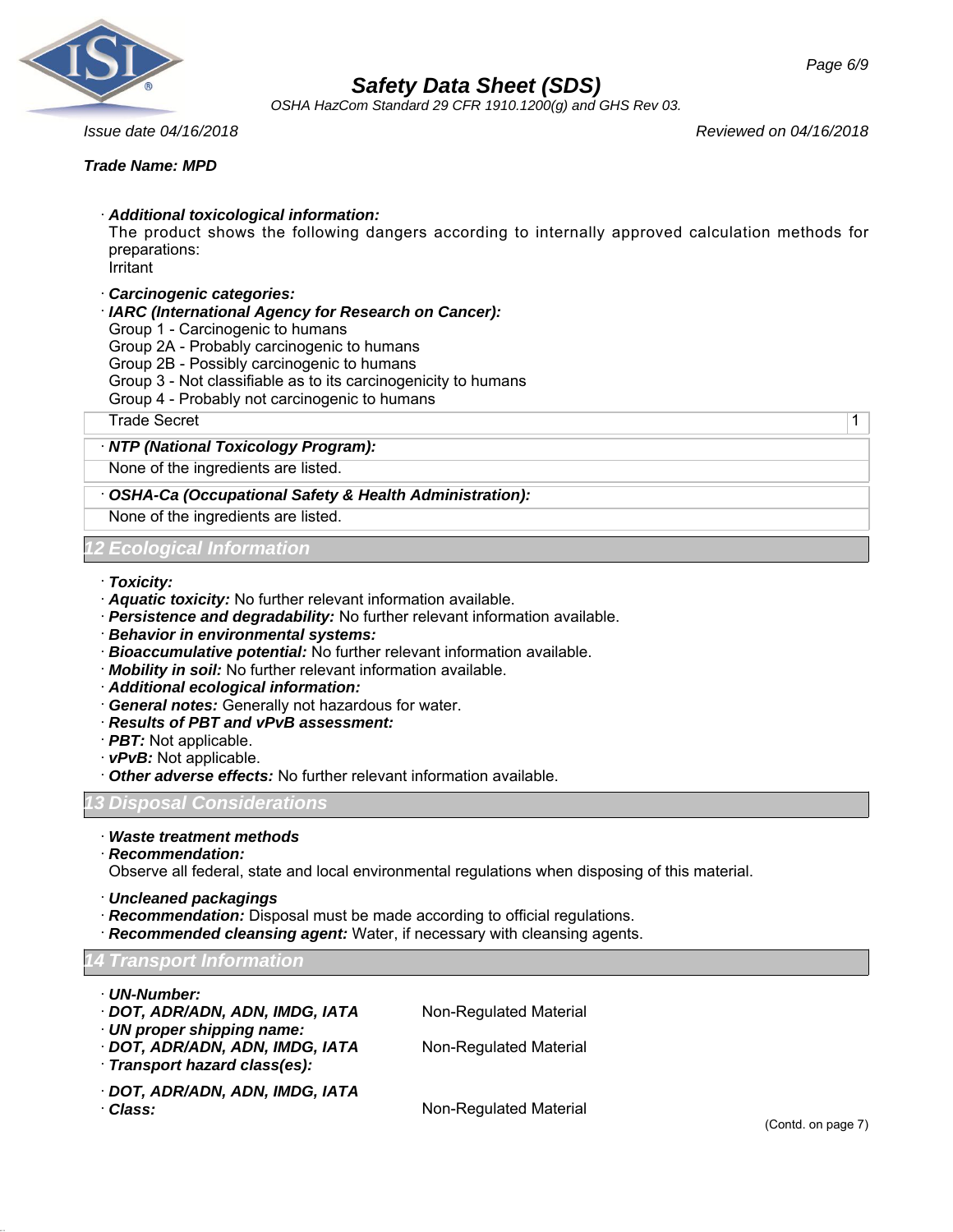

*OSHA HazCom Standard 29 CFR 1910.1200(g) and GHS Rev 03.*

*Issue date 04/16/2018 Reviewed on 04/16/2018*

| <b>Trade Name: MPD</b>                                                                                                                                                                                                                       |                                                                                                           |                |
|----------------------------------------------------------------------------------------------------------------------------------------------------------------------------------------------------------------------------------------------|-----------------------------------------------------------------------------------------------------------|----------------|
| · Packing group:<br>DOT, ADR/ADN, IMDG, IATA<br><b>Environmental hazards:</b><br><b>Special precautions for user:</b><br>Transport in bulk according to Annex II of<br><b>MARPOL73/78 and the IBC Code:</b><br><b>UN "Model Regulation":</b> | Non-Regulated Material<br>Not applicable.<br>Not applicable.<br>Not applicable.<br>Non-Regulated Material |                |
| <b>15 Regulatory Information</b>                                                                                                                                                                                                             |                                                                                                           |                |
| <b>SARA (Superfund Amendments and Reauthorization):</b><br>· Section 355 (extremely hazardous substances):                                                                                                                                   | Safety, health and environmental regulations/legislation specific for the substance or mixture:           |                |
| None of the ingredients are listed.                                                                                                                                                                                                          |                                                                                                           |                |
| · Section 313 (Specific toxic chemical listings):                                                                                                                                                                                            |                                                                                                           |                |
| None of the ingredients are listed.                                                                                                                                                                                                          |                                                                                                           |                |
| · TSCA (Toxic Substances Control Act):                                                                                                                                                                                                       |                                                                                                           |                |
| <b>Trade Secret</b>                                                                                                                                                                                                                          |                                                                                                           |                |
| <b>Trade Secret</b>                                                                                                                                                                                                                          |                                                                                                           |                |
| <b>Trade Secret</b>                                                                                                                                                                                                                          |                                                                                                           |                |
| <b>Trade Secret</b>                                                                                                                                                                                                                          |                                                                                                           |                |
| TSCA new (21st Century Act) (Substances not listed)                                                                                                                                                                                          |                                                                                                           |                |
| <b>Trade Secret</b>                                                                                                                                                                                                                          |                                                                                                           |                |
| <b>Trade Secret</b>                                                                                                                                                                                                                          |                                                                                                           |                |
| California Proposition 65:                                                                                                                                                                                                                   |                                                                                                           |                |
| Chemicals known to cause cancer:                                                                                                                                                                                                             |                                                                                                           |                |
| None of the ingredients are listed.                                                                                                                                                                                                          |                                                                                                           |                |
| Chemicals known to cause reproductive toxicity for females:                                                                                                                                                                                  |                                                                                                           |                |
| None of the ingredients are listed.                                                                                                                                                                                                          |                                                                                                           |                |
| Chemicals known to cause reproductive toxicity for males:                                                                                                                                                                                    |                                                                                                           |                |
| None of the ingredients are listed.                                                                                                                                                                                                          |                                                                                                           |                |
| Chemicals known to cause developmental toxicity:                                                                                                                                                                                             |                                                                                                           |                |
| <b>Trade Secret</b>                                                                                                                                                                                                                          |                                                                                                           |                |
| · New Jersey Right-to-Know List:                                                                                                                                                                                                             |                                                                                                           |                |
| <b>Trade Secret</b>                                                                                                                                                                                                                          |                                                                                                           |                |
| · New Jersey Special Hazardous Substance List:                                                                                                                                                                                               |                                                                                                           |                |
| <b>Trade Secret</b>                                                                                                                                                                                                                          |                                                                                                           | CA, MU, TE, F3 |
| · Pennsylvania Right-to-Know List:                                                                                                                                                                                                           |                                                                                                           |                |
| <b>Trade Secret</b>                                                                                                                                                                                                                          |                                                                                                           |                |
| · Pennsylvania Special Hazardous Substance List:                                                                                                                                                                                             |                                                                                                           |                |
| None of the ingredients are listed.                                                                                                                                                                                                          |                                                                                                           |                |
| Carcinogenic categories:                                                                                                                                                                                                                     |                                                                                                           |                |
| · EPA (Environmental Protection Agency):                                                                                                                                                                                                     |                                                                                                           |                |
| None of the ingredients are listed.                                                                                                                                                                                                          |                                                                                                           |                |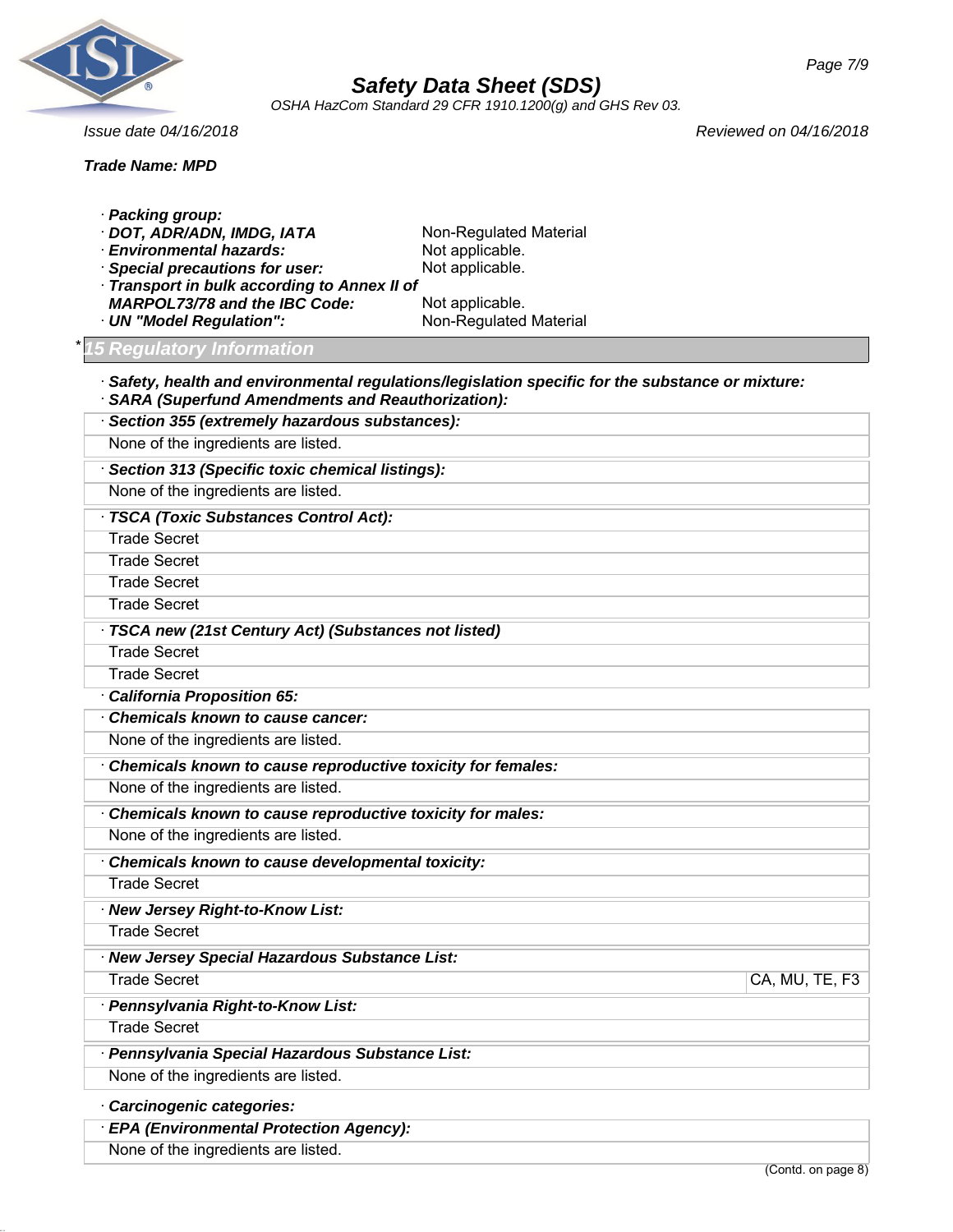

*OSHA HazCom Standard 29 CFR 1910.1200(g) and GHS Rev 03.*

*Issue date 04/16/2018 Reviewed on 04/16/2018*

*Trade Name: MPD*

|                                                   | TLV (Threshold Limit Value established by ACGIH):                                                                                                  |                |
|---------------------------------------------------|----------------------------------------------------------------------------------------------------------------------------------------------------|----------------|
| <b>Trade Secret</b>                               |                                                                                                                                                    | A <sub>3</sub> |
|                                                   |                                                                                                                                                    |                |
|                                                   | · NIOSH-Ca (National Institute for Occupational Safety and Health):                                                                                |                |
|                                                   | None of the ingredients are listed.                                                                                                                |                |
| <b>GHS label elements</b><br>· Hazard pictograms: | The product is classified and labeled according to the Globally Harmonized System (GHS).                                                           |                |
| GHS07                                             |                                                                                                                                                    |                |
| · Signal word: Warning                            |                                                                                                                                                    |                |
| · Hazard statements:                              |                                                                                                                                                    |                |
|                                                   | H315+H320 Causes skin and eye irritation.                                                                                                          |                |
| · Precautionary statements:                       |                                                                                                                                                    |                |
| P264                                              | Wash thoroughly after handling.                                                                                                                    |                |
| P <sub>280</sub>                                  | Wear protective gloves.                                                                                                                            |                |
| P302+P352                                         | If on skin: Wash with plenty of water.                                                                                                             |                |
| P321                                              | Specific treatment (see supplementary first aid instructions on this Safety Data Sheet).                                                           |                |
|                                                   | P305+P351+P338 If in eyes: Rinse cautiously with water for several minutes. Remove contact lenses, if<br>present and easy to do. Continue rinsing. |                |
| P332+P313                                         | If skin irritation occurs: Get medical advice/attention.                                                                                           |                |
| P362+P364                                         | Take off contaminated clothing and wash it before reuse.                                                                                           |                |
| P337+P313                                         | If eye irritation persists: Get medical advice/attention.                                                                                          |                |
| · National regulations:                           |                                                                                                                                                    |                |
|                                                   | None of the ingredients are listed.                                                                                                                |                |
|                                                   | Chemical safety assessment: A Chemical Safety Assessment has not been carried out.                                                                 |                |

## *16 Other Information*

The information and recommendations in this safety data sheet are, to the best of our knowledge, accurate as of the date of issue. Nothing herein shall be deemed to create warranty, expressed or implied, and shall not establish a legally valid contractual relationship. It is the responsibility of the user to determine applicability of this information and the suitability of the material or product for any particular purpose.

· *Date of preparation / last revision:* 04/16/2018 / 6

#### · *Abbreviations and acronyms:*

ADR: The European Agreement concerning the International Carriage of Dangerous Goods by Road

ADN: The European Agreement concerning the International Carriage of Dangerous Goods by Inland Waterways

- IMDG: International Maritime Code for Dangerous Goods
- DOT: US Department of Transportation

IATA: International Air Transport Association

ACGIH: American Conference of Governmental Industrial Hygienists

EINECS: European Inventory of Existing Commercial Chemical Substances

ELINCS: European List of Notified Chemical Substances

- CAS: Chemical Abstracts Service (division of the American Chemical Society)
- NFPA: National Fire Protection Association (USA)

HMIS: Hazardous Materials Identification System (USA)

VOC: Volatile Organic Compounds (USA, EU) LC50: Lethal concentration, 50 percent

- 
- LD50: Lethal dose, 50 percent

PBT: Persistent, Bioaccumulative and Toxic vPvB: very Persistent and very Bioaccumulative

NIOSH: National Institute for Occupational Safety and Health